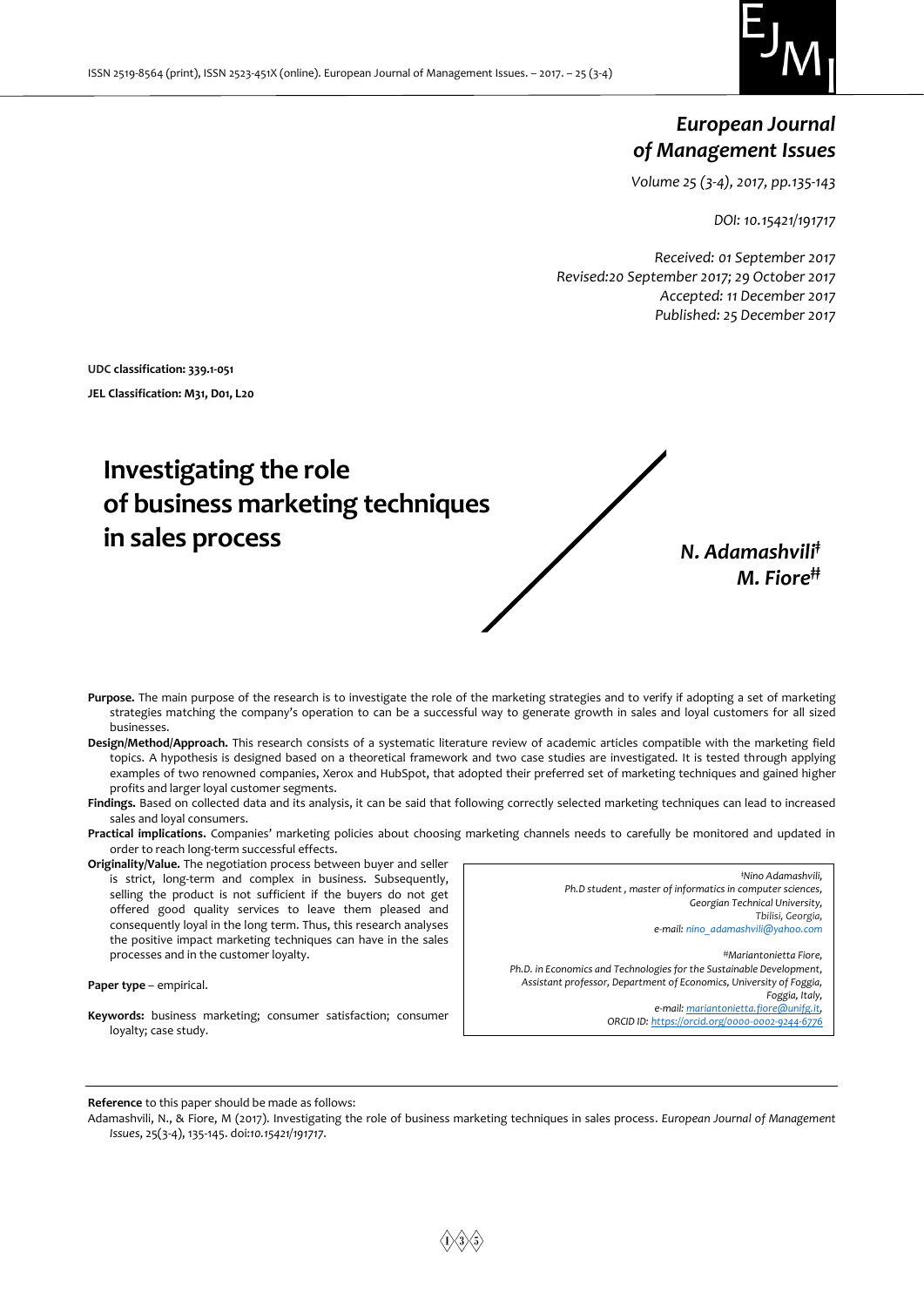

## **Дослідження ролі маркетингових технік у процесі продажів**

### *Ніно Адамашвілі‡ , Маріантоньета Фіоре‡‡*

*‡Грузинський технічний університет, м. Тбілісі, Грузія, ‡‡Університет Фоджа, м. Фоджа, Італія*

- **Мета роботи** вивчити роль маркетингових стратегій, а також перевірити, чи може адаптування маркетингових стратегій, відповідних роботі компанії, стати успішним способом збільшення продажів і лояльності споживачів для компаній різного розміру.
- **Дизайн/Метод/Підхід дослідження**. Дане дослідження містить системний огляд літератури в області відповідних маркетингових тем. На підставі теоретичної бази розроблена гіпотеза і проаналізовані два приклади з практики. На прикладі двох відомих компаній – Xerox і HubSpot – підтверджена гіпотеза про те, що адаптація серії маркетингових технік призводить до збільшення доходів та зростання сегментів лояльних споживачів.
- **Результати дослідження.** Ґрунтуючись на зібраних даних та їх аналізі, зроблено висновок, що дотримання правильно обраної маркетингової техніки сприяє збільшенню числа продажів і кількості лояльних споживачів**.**
- **Практичне значення дослідження.** Необхідний уважний моніторинг маркетингової політики компанії щодо вибору маркетингових каналів. Дана політика повинна оновлюватися для досягнення успіху в довгостроковій перспективі.
- **Оригінальність/Цінність/Наукова новизна дослідження.**

Процес переговорів між покупцем і продавцем є строгим, довгостроковим і складним у реалізації. Отже, звичайний продаж товару не є достатньою умовою, якщо покупець при цьому не отримує обіцяної якості обслуговування. Задоволеність споживача призводить до лояльності в довгостроковій перспективі. Таким чином, дане дослідження сфокусовано на впливі маркетингових технік на процес продажів і лояльність споживачів.

#### **Тип статті** – емпірична.

*Ключові слова:* бізнес-маркетинг; задоволеність споживача; лояльність споживача; приклади з практики.

## **Исследование роли маркетинговых техник в процессе продаж**

## *Нино Адамашвили‡ , Мариантоньетта Фиоре‡‡*

*‡Грузинский технический университет, г. Тбилиси, Грузия, ‡‡Университет Фоджа, г. Фоджа, Италия*

- **Цель работы** изучить роль маркетинговых стратегий, а также проверить, может ли перенимание маркетинговых стратегий, соответствующих работе компании, стать успешным способом увеличения продаж и лояльности потребителей для компаний разного размера.
- **Дизайн/Метод/Подход исследования**. Данное исследование включает системный обзор литературы в области соответствующих маркетинговых тем. На основании теоретической базы разработана гипотеза и проанализированы два примера из практики. На примере двух известных компаний – Xerox и HubSpot – подтверждена гипотеза о том, что перенимание серии маркетинговых техник приводит к увеличению доходов и росту сегментов лояльных потребителей.
- **Результаты исследования.** Основываясь на собранных данных и их анализе, сделан вывод, что следование правильно выбранной маркетинговой технике ведет к увеличению числа продаж и количества лояльных потребителей.
- **Практическое значение исследования.** Необходим внимательный мониторинг маркетинговой политики компании в отношении выбора маркетинговых каналов. Данная политика должна обновляться для достижения успеха в долгосрочной перспективе.
- **Оригинальность/Ценность/Научная новизна исследования.**  Процесс переговоров между покупателем и продавцом является строгим, долгосрочным и сложным в реализации. Следовательно, обычная продажа товара не является достаточным условием, если покупатель при этом не получает обещанного качества обслуживания. Удовлетворенность потребителя приводит к лояльности в долгосрочной перспективе. Таким образом, данное исследование сфокусировано на влиянии маркетинговых техник на процесс продаж и лояльность потребителей.

**Тип статьи** – эмпирическая.

**Ключевые слова:** бизнес-маркетинг; удовлетворенность потребителя; лояльность потребителя; примеры из практики.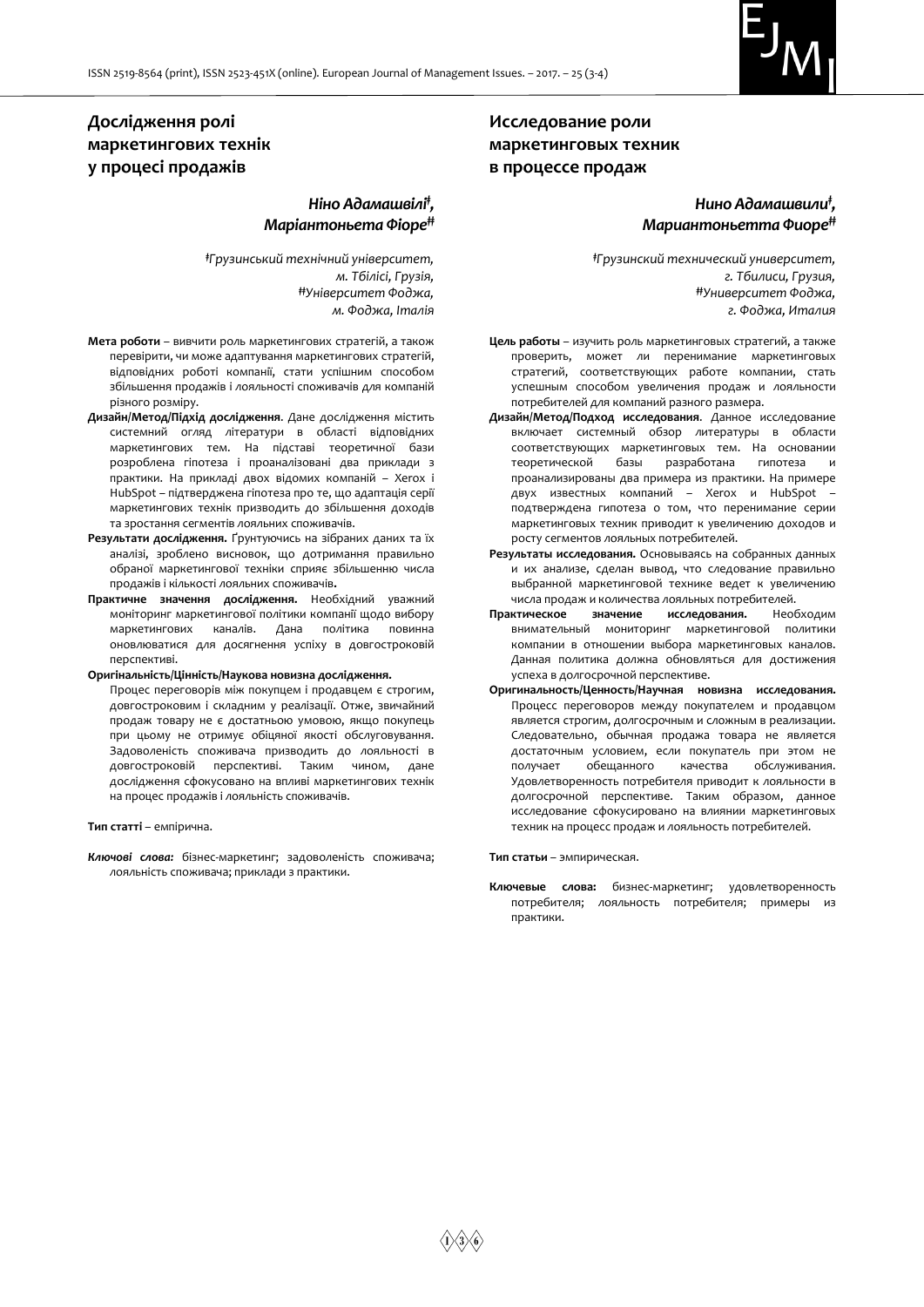

#### **Introduction**

arketing orientation of companies affects the establishment  $\langle \text{M}\rangle$ of strategic innovations in gaining and developing a competitive advantage *(Contò et al., 2015*). Marketing tools and strategies can increase the knowledge of consumer's expectations and needs in a way that consumer empowerment can be considered as a process of delegation in strategic decisions for improving existing products and creating new ones (*Fiore et al., 2016*). However, over the last decades, the growth and development of markets rivalry has increased, and it has augmented the firms' tendency of to use messages to more rigorously persuade consumers *(Esmaeilpour, & Aram, 2016*). Indeed, as the consumer is exposed to increasing number of messages every day, it results in growing insensitivity of consumers towards commercial messages over the long-term periods (*Akdoğan, & Altuntaş, 2015*). The number of critics about advertisement has increased (*Kaikati, & Kaikati, 2004*), consumers have serious doubts as to reliability (*Weisberg et al., 2007*), a previous feeling of being deceived cause a negative attitude to all other advertisements (*Calfee, & Ringold, 1988; Obermiller, & Spangenberg, 1998; Darke, & Ritchie, 2007*), and an unconscious reluctance and feeling of discomfort to the brand logo in the consumer persuasion process reduce the trust to the company (*Teixeira, 2012*). Modern consumers desire to be contacted occasionally with the information, rather than being bothered frequently (*Boaz et al., 2010*). Due to this, marketing techniques have an outstanding role in the sales process (*Bernritter et al. 2017*). One of the most important tasks of marketing is creating and communicating value to the consumer. The reason behind this is to create a motivation for consumers' need, loyalty and profitability. *Gong et al.* (*2016*) show and confirmed that the consumer is indeed a value maker. Their study was based on the value itself, the wishes of the consumer and the quality of the relationship between consumer and supplier.

Right marketing can play a crucial role in doing and creating successful business. *Kotler and Armstrong* (*2015*) define marketing as managing profitable consumer relationships. Today it is not just "telling and selling" any more, marketing must be understood in the sense of satisfying and exceeding consumers' needs (*Wu et al., 2012*). In this context, special importance has to be given to business marketing. While the consumer marketing is aimed at large groups, the negotiation process in business marketing between buyer and seller is more personalized. In most cases, these negotiations are strict, long-term and multiplex (*Davidson, 2015*). Ineffective and poor communication ensures loss of future consumers and drain of the current ones (*Essays, UK., 2017*). *Marshal* (*2015*) points out that the future companies will depend on the innovations around the consumer rather than on product innovations. Buyers play a crucial role when it comes to judgments about the future efficiencies, effectiveness, and networking competencies of various suppliers (*Möller, & Törröen*, *2003*). Subsequently, selling the product is not sufficient since the buyers interested in the product need to be satisfied.

Nowadays, businesses are working for their business consumers as opposed to simply selling to them. Marketing is not only about selling their products, but it is more about consumer care, taking care of the problematic cases, gaining insights in specific needs and wants etc (*Monger, 2014*). Similarly, to other spheres, the business industry also requires necessary developmental stages and innovations. Consequently, B4B was developed due to the expansion of the B2B structures and operational concepts. However, here it should be noted that this article will not be discussing the differences between B2B and B4B concepts in detail. Yet, the key idea of B2B marketing is to generate successful rate of sales, while B4B (Business for Business) is more concerned with achieving consumer loyalty (*Wood et al., 2013*). Companies that choose this approach communicate with consumers understand their needs and fulfil them because it is crucial for companies to start playing an active, ongoing role in the day-today life of their consumers' businesses. Also, it is beneficial to be

viewed more as partners rather than vendors or sales representatives (*Telogis, 2015*). Research in the marketing industry often does not consider it as a great opportunity to collaborate with consumers (*Formentini, & Romano, 2016*): indeed the development of strong relations with the consumer becomes a crucial element in reaching a competitive advantage (*Garrigos-Simon et al., 2012; Fuchs, & Schreier, 2011*).

According to current trends it needs to highlight that company understands the problem and has a solution to offer to all types of consumers issues (*DeSena, 2003*). Organizational buying behaviour is much more complex than individual buying decisionmaking (*Dimple, & Sujata 2015*). Therefore, benefits from marketing and attribution of results seem harder for B2B companies rather than B2C firms. The reason is that B2B clients want to be given compatible knowledge and provided with expertise. B2B consumers often want to look like the workplace rock stars or heroes thanks to their excellent decisions. Conversely, B2C consumers prefer to enjoy themselves, be happy with their purchases and have their needs adequately fulfilled. (*SpotHub, 2017*). It should be emphasized that organizational buying cycle takes longer as more people are involved in purchase decisions and sales are made for rational, not emotional, reasons (*Petersen, 2015*). On the other hand, B4B (Business-for-business) shows many companies working toward a common goal of evergreater end-consumer satisfaction (*Lloyd, 2016*). A B4B means making a brand famous that brings together interests of all the businesses; t better supports the knowledge exchange by building strict communications, collaboration and stronger alliances (*Lloyd, 2016*). As a result, marketing techniques are to be considered as important tools for businesses in order to determine their basic strategy and approach.

#### **Research Question**

he aim of this paper is to give some insight on concepts discussed above by highlighting the role of marketing techniques aimed at increasing consumer segments, firm's revenues and at establishing stronger brand loyalty.

#### **Structure of paper**

he structure of this paper is as follows: the next section provides a literature analysis concerning the role of the marketing techniques, passing through the analysis of different opinions on consumer satisfaction and consumer loyalty. Further, methods are discussed, and two case studies are investigated. Finally, we discuss results in the conclusive section and recommendations close the paper shedding some light on the role of marketing techniques in sales process.

#### **Literature Review**

#### *Marketing Techniques*

*rennan and Croft* (*2012*) argue that active participation in  $\langle \text{R} \rangle$ professional B2B social media networks adds value to B2B  $\sqrt$  brands. This process contributes to the industry through processes of value creation, change and leadership. Authors add that social media is a valuable component of B2B market driving strategy. *Cawsey and Rowley* (*2016*) used of semi-structured interviews in France, Ireland, the UK and the USA to investigate the B2B Social Media Engagement Taxonomy by proposing a B2B social media strategy framework. The latter identifies six components of a social media strategy: monitoring and listening, empowering and engaging employees, creating compelling content, stimulating electronic word of mouth, evaluating and selecting channels, and enhancing brand presence through integrating social media (*Cawsey, & Rowley, 2016*). B2B selling processes involve all actors of the real-life experiences in a complex, not linear and dynamic way best described as "business maneuvering" (*Åge, 2011*).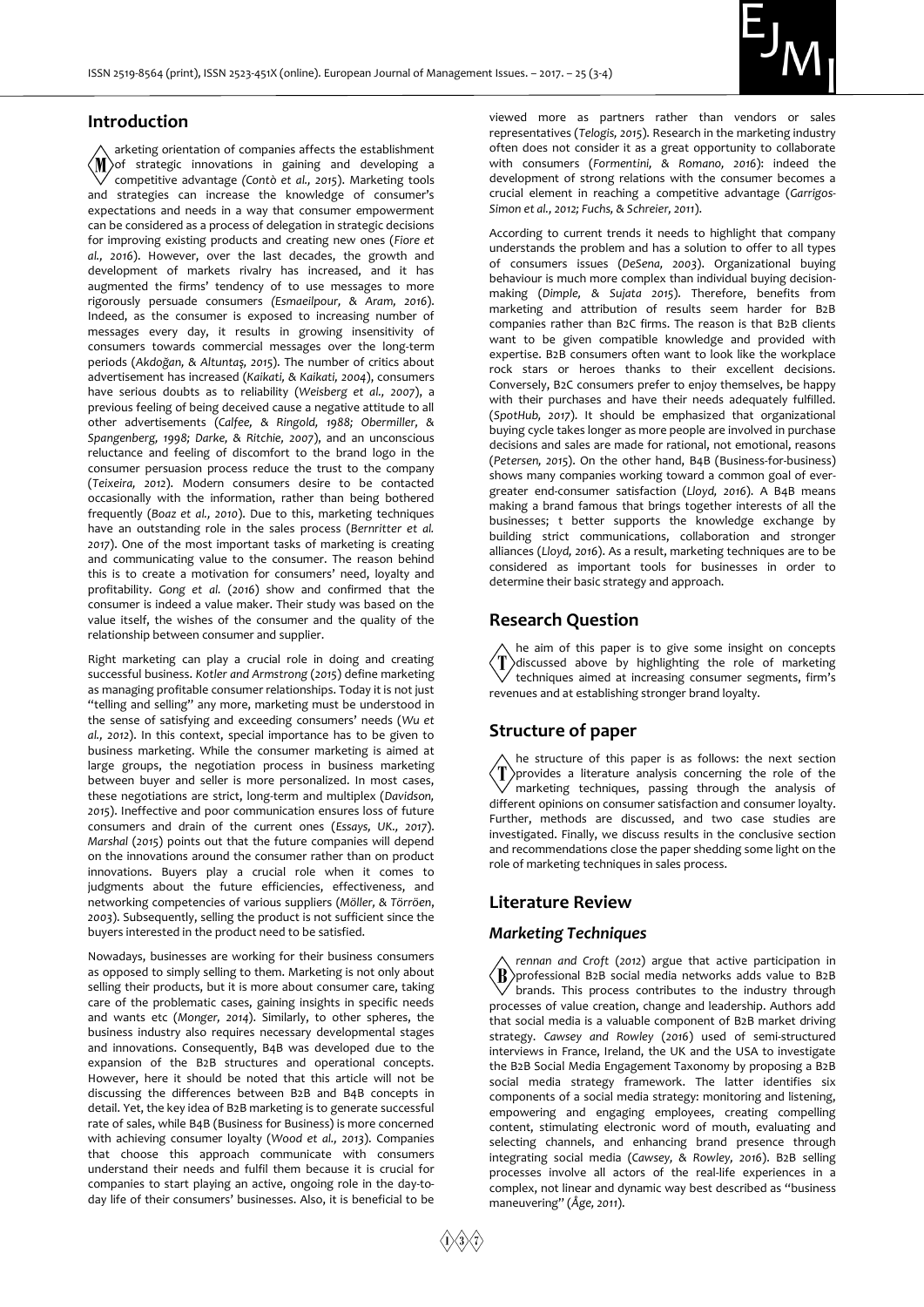

Words matter but they are not enough to create a significant impact. Because B2B marketing started actively using social media platforms, developing effective content became even more important. First of all, because marketing is newsworthy currently, marketing experts recognize the importance of content which is why content marketing becomes a new field in marketing research (*Pažėraitė, & Repovieneh, 2016*). Content marketing is a marketing technique aimed at creating and at distributing valuable, relevant and consistent content to attract and acquire a clearly defined audience – with the objective of driving profitable consumer action (*Institute-Content-Marketing, 2017*). Content marketing differs from regular marketing in that companies' commercializing the products can either attract or repel consumers. There are a lot of types of content an organization can create for the target audience. Some of the most commonly used and passed around strategies through social platforms are info graphics, podcasts videos, etc. While traditional marketing meticulously follows the needs of the targeted audience, does extensive research on their needs and wishes, content marketing techniques grab attention of the audience by being present on many different channels of communication with an interesting content (*Ruffolo, 2017*). Though it sounds simple, giving nonboring information to consumer is the key to successful business operations, loyal consumers and increasing revenues; content marketing is a sophisticated model that takes a large amount of time, money and creativity (*Institute-Content-Marketing, 2017*). According to *Miller* (*2013*) content marketing definition has a nonconclusive nature, as Miller claims developing every definition is majorly affected by the way it has been practiced in all firms. This type of marketing involves consumers as an essential part of the brand development (*Ahmad et al., 2015; Merz et al., 2017; Ramaswamy, & Ozcan, 2016*). So, companies have to identify the target group and by responding their needs and wishes they can identify themselves from competitors. Comparably, B4B companies have to optimize everything behind the scenes and standardize everything so far. It is a question of covert marketing what means doing commercial messages at unexpected times and styles in a way that consumers are not even aware of it. The most of B4B buyers find the sellers, before sellers even know that someone is looking for them; Also, *Golfetto et al.* (*2006*) report in their work that they found industrial buyers selecting suppliers by profiling and evaluating supplier resources and competencies. This process was not limited to marketing communication and was often initiated by a buyer in a pre-contractual phase to align supplier competencies with that buyer's business processes. Later, the supplier and buyer work together to experiment if the supplier's experience fits the buyer's business requirements and needs the best. Great consumer service helps B4B firms develop a better brand name as the assessment of brand value is a shifting process rather than an act, and begins "upstream" with assessments of the competencies available to the buyer firm, backed by the reputation of the supplier firm (*Ballantyne, & Aitken, 2007*). Therefore, marketing should be focused on creating and distributing valuable, consistent and relevant message to attract and acquire a clearly defined audience – with the objective of driving profitable consumer action (*Institute-Content-Marketing, 2017*). The idea of creating such content to share in online media, especially social media, as part of the marketing mix, is generally considered to be a pull strategy in branding and other related disciplines (*Christodoulides, 2009*). The idea of pull strategy is that the actual consumers' demand drives the supply chain in which the suppliers in the upstream supply after receiving information about the customers' demand (*Mensah, & Merkuryev, 2014*).

According to *Wiersema and Treacy* (*1996*), organizations are eligible to follow existing value strategies: 1. Operational Excellence - Operational Excellence organizations strive to apply the product to be leaders in the market by selling at low price and produce high quantity using standardized tasks. A good example would include major fashion brands such as H&M and fast food chain McDonalds (*Haberberg, & Rieple, 2008*); 2. Product Leadership - Companies pursuing product leadership, producing

high quality products or services. Also described as very innovative and ingenious. Such as Mercedes *(Kaplan, & Norton, 2004*) and Tesla (*Brodo, 2016*); 3. Consumer Intimacy - Companies pursuing consumer intimacy deliver products that are closely tailored to consumer needs and strive to achieve a high consumer loyalty. This could include banks such as ING and Rabobank (*Bugel et al, 2011*). It is advisable to meet at least two of these strategies for successful business (*Treacy, & Wiersema, 1993*).

#### *Consumer satisfaction and loyalty*

ven if the company sells technology, toasters, apartments or  $\langle \mathbf{F} \rangle$ apps, its connection is with people, as highlighted by Ann  $\sqrt{\ }$  Handley, chief content officer of MarketingProfs, HubSpot. Companies are made up of people, and when those people have the right tools, they can turn their business dreams into reality (*SpotHub, 2017*). So, understanding the emotional and cognitive interplay that impacts on any brand image might be a matter of assessing the degrees of emotional relevance, rather than assuming that absolute rationality applies (*Ballantyne, & Aitken, 2007*). The common phrase "consumers' problems solving" is still common. Marketing purpose should be to build a higher level of trust in buyers as they need to be sure in the company for making purchase decision especially in the case of B4B market.

Although all organizations strive to deliver their products/services according to what consumers look for, there may appear differences between the consumers' expectations and the real quality of product/service. When measuring the comparison between the consumer's expectations and the quality of the product it establishes a gap. Gap is a deficiency of the service that was expected by the consumer: for example, if the expectations of the service are higher than the quality experienced, it will have a negative outcome (*De Vries et al., 1994*).

The general concept of looking for different methods to help consumers achieve successful outcomes will never be complete. The ability to match and exceed what competitors can offer will keep the company from getting left behind in the competition. It is important to identify smart ways to accommodate the demands of a new generation of consumers who expect an active, ongoing involvement from traditional B2B sellers. Thus, companies have to find out exact reasons why consumers go to them and what do they expect from the product/service provided. Therefore, companies have to look at ways of understanding their consumer's pain points better and then adapt their solution (*Needles, 2011*). They have to take the time to communicate with their consumers, particularly the ones that had a successful outcome, to find out exactly how their product/service was used, so it can be shared with new consumers. Then they must review after-sales service - define the process for looking after consumers after the sale is signed, monitor for "buyer's remorse" etc (*Needles, 2011*).

Despite the assumed importance of consumer satisfaction and consumer loyalty, some academic articles express different opinions (*Lewis, 1991*). There appears the question if consumer satisfaction is the right goal for a company. For example, with consumer satisfaction we look at the completion of consumer needs, which *Lewis and Booms* (*1983*) define as a measure of how well the service delivered matches consumers' expectations. Another example is that, by giving the consumers what they want, when they want it, for a reasonable price, within the operating limits. These consumers will be provided with a better service than they expected (*Lewis, 1988*). In the first example, the consumers' expectations are met as a standard need, compared to the second example in which an attempt is made to exceed consumers expectations. The theory of *Lewis* (*1991*) clearly substantiated the idea that without consumers' satisfaction, it is impossible to achieve the desired result of acquiring loyal consumers. *Lewis* (*1991*) claims that consumers will show loyalty to an organization if they are really satisfied with the product or service that the organization offers.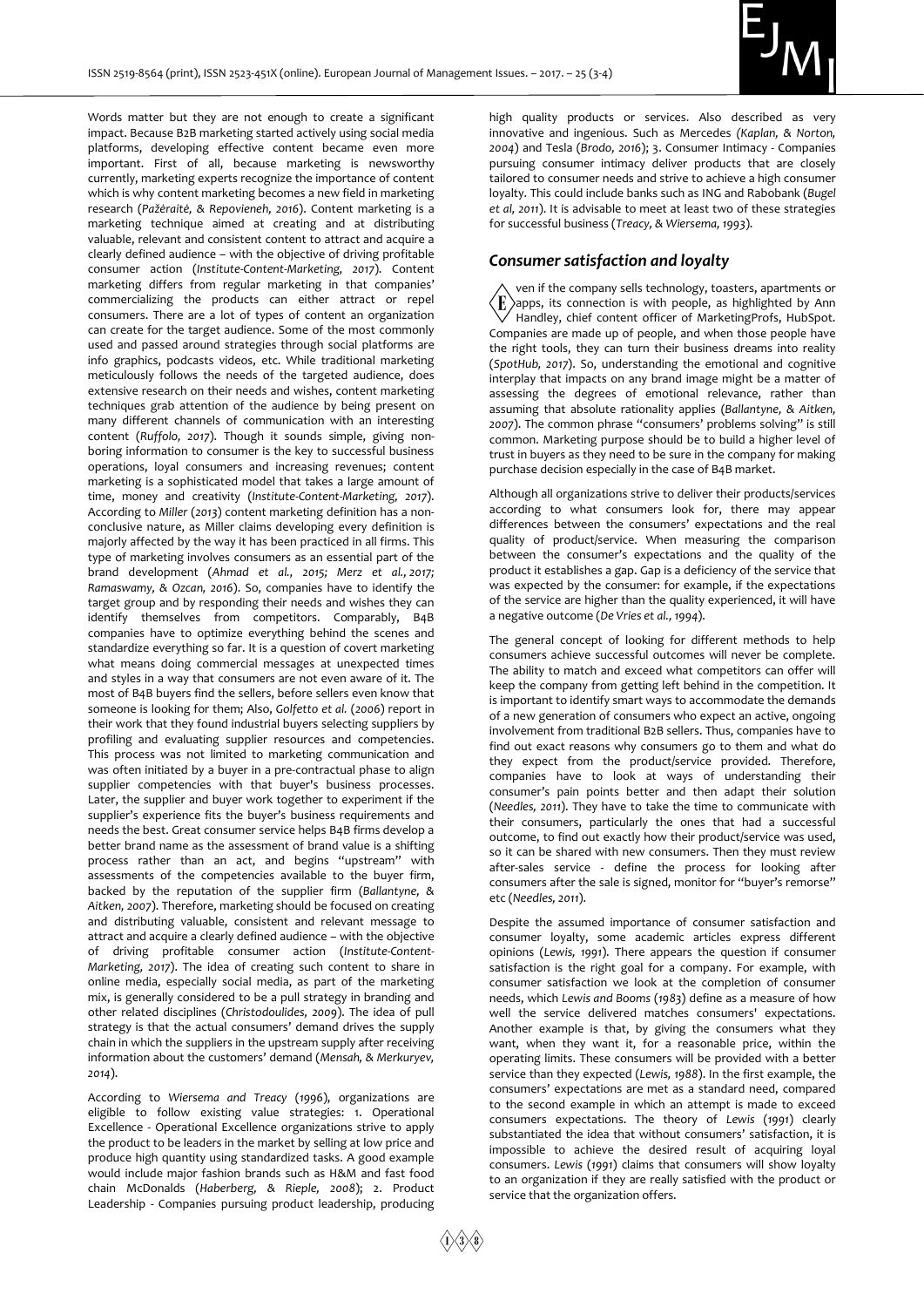

Precisely, consumer loyalty is characterized by *Pelsmacker and Van Kenhove* (*2014*) as a concept where a lot of confusion exists; it can be divided into two parts - repeated purchases and loyalty. A regular consumer can buy the brand without being truly faithful to. Being faithful is stronger because a commitment is made to this brand. This commitment ultimately determines the probability that a consumer buys the brand repeatedly or not. This turnover or outflow is determined by consumer satisfaction but also by price, switching costs and the brand relationship with the customer. The following leads to customer loyalty in the long term. It appears that consumer satisfaction and consumer loyalty have an overlap but are not the same (*Lewis, 1991*). The consumers are more expected promote the product to their partners if they are loyal and will remain loyal only if they are satisfied with the service and quality the products and services.

#### **Methods**

his study consistes of a systematic review of academic articles on the proposed topic (*Baumeister, & Leary, 1997; Borenstein et al. 2009*). Different literature was analysed and reviewed, and worked as a ground to base the hypothesis on. In order to test the hypothesis, our work relied on a case study of two successful companies with B4B marketing strategy: Xerox and HubSpot. In order to collect data, the work makes use of the methodology of the research triangulation by combining primary (analysis of case studies) and secondary data (analysis of previous research and companies' reports and documents on website): the research triangulation allows to exploit the synergistic effects of combining investigative techniques to decrease the bias of a single observation in comparison of multiple data (*Eisenhardt, 1989 and 2002*).

Xerox and HubSpot were selected to represent two different business operations with non-similar product/services but with a similar marketing strategy. The work established comparisons across cases looking for both similarities and differences in order to identify conditions (factors) that leaded these two companies to success (*Yin, 2009*). Based on the theoretical framework and practical examples of two cases, this research was focused on determining the impact of marketing techniques in sales processes. Therefore, the core mission of doing the research through academic articles and the case studies was to understand if the successful marketing techniques worked for these two companies. Hence, other businesses that follow the same marketing techniques would also be successful in terms of larger sales and higher brand loyalty. Therefore, Our hypothesis of research is as follows:

*Hypothesis: All companies that follow current B2B and B4B marketing techniques can reach larger sales and more loyal customers.*

#### **Case studies**

#### *Xerox*

erox Corporation – a business process and document  $\langle X \rangle$ management company - is chosen to discuss as a global brand with a successful marketing strategy (*Ruch, & Nazemetz, 2012*). Its name is declared as a generic word and many dictionaries use "xerox" as a synonym for "photocopy", including the Oxford English Dictionary. Before, in 2012, Xerox Corporation faced a marketing challenge where company was outstanding among competitors in the crowded IT solutions sector. Xerox had a differentiation issue on the market by being perceived too similar to their competitors, where majority of the companies discussed how they could solve problems for consumers. It was not enough to keep repeating the common phrase "We solve problems" as majority of its competitors were (*Diamond, 2015*). Thus, Xerox needed to change their method of communication with buyers, to focus on consumers who had solved their problems by analysing these factors to help them make progress.

The company wanted to use this information to build appropriate relationships with their future buyers and increase their reliability by starting appropriate conversations from sales' representatives. *Susan E. Robinson* (*1997*) ex-Vice‐President, Education and Training, at Xerox Canada, portrayed how the considerable challenge in quality program was the tremendous achievement of higher levels of consumer satisfaction. For this purpose, Xerox designed the website "http://www.getoptimistic.com" which content was crucial to be delivered to C-level audience (that is the managerial team). The audience were decision-makers who avoid the natural thinning out process made by administrative assistants.

In 2012, Xerox started the partnership with agencies Roberts Communications and Babcock & Jenkins; and co-jointly with Forbs it issued a magazine called "The Chief Optimist". They faced a very common and expected difficulty to avoid the administrative staff who do not allow the company to achieve their targeted audience. Often the administrators go through their mail first where majority of direct postal mail pieces do not make it to executives. In this case, administrative staff of recipient companies filtered Xerox's offering as they packaged it as an advertisement and did not allow the postal mail to reach the decision-makers. As Xerox marketers needed to acquire the magazine to C-level audience, they also elaborated a digital version with video and they proclaimed it via e-mail. Xerox apprehended demand generation method that focused on targeted marketing audience to drive awareness and interest in a company's products and/or services. The Rochester-based agency intended to create the business publications that were practical and beneficial. Due to this, the publication was perceived by value and not only collateral sales which then led to the agency developing the Chief Optimist campaign. Xerox was able to acquire relevant information from Forbs. The articles published in the magazine were about company's tactics, how it was working with each consumer and solving their problems, as it also contained suggestions from executives. Consumer stories began to be written in Chief Optimist, where the company gave promotion to the digital properties through e-mail and printed cards. Sales representatives used a personalized method for customers to distribute magazines. The digital editions contained multimedia and video clips of consumer case studies, which helped Chief Optimist be a well-versed magazine and its content helped achieve to "Get Optimistic" campaign. The goal was to have insights to share, so representatives could bring relevance to a meeting. If a representative did not have sufficient amount of information about a company before a meeting, then they would be able to acquire more information at the meeting. It gave them a competitive edge, where the magazine helped give Xerox salespeople a reason to call. It changed the dynamic of the conversation and helped open the doors to more possibilities.

Thanks to "Get Optimistic" campaign, 70% of targeted companies interacted with the microsite, readership increased 300-400% over previous e-mail campaigns, added 20,000 new contacts, generated over 1,000 scheduled appointments, and get this: yielded \$1.3 billion in pipeline revenue (*Diamond, 2015; Petersen, 2015; Woolard, 2013; Klein, 2014*).

#### *HubSpot*

ubSpot is the world's leading inbound marketing and sales platform (*McLaren, 2016*). This social media seller software, widely appeared on the market in 2006. In two years, it reached \$2.2 million in sales and in 4 years - \$52 millions (*Petersen, 2015*). The company differentiated itself from competitors by thinking differently and it had a consistent flow of visitors to the blog as a result. The diversified approach helped the firm claim its uniqueness based on the competitors' feedback. In other words, the managerial team chose to observe competitors to build their business based on other's needs.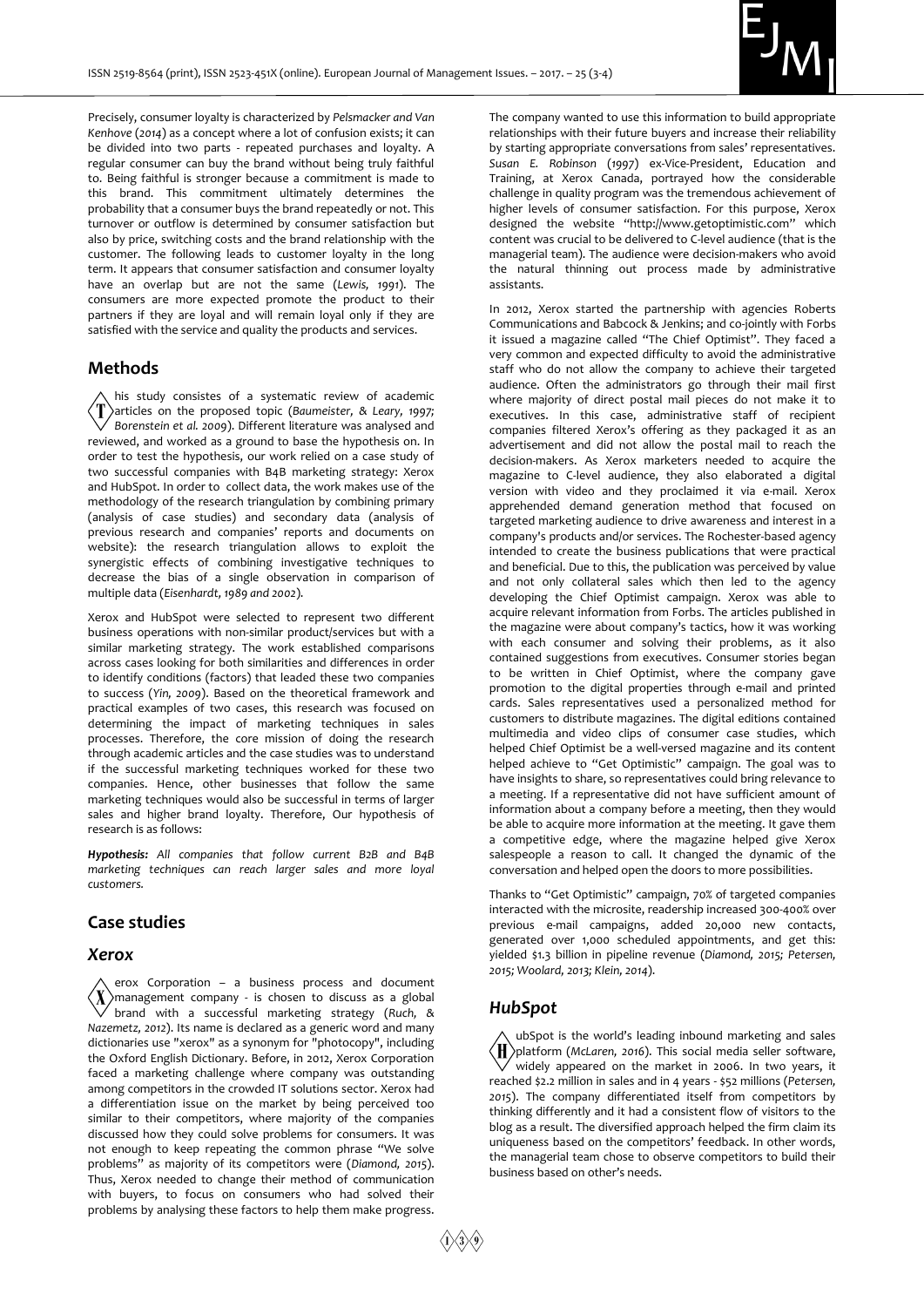

In 2014, HubSpot team noticed that consumers had gotten good at blocking out interruptive marketing and sales tactics. The previously used, tried and true tactics of old (direct mail, email blasts, cold calls) were no longer effective. As HubSpot team watched competitors analysed how tiny blog (Dharmesh's blog On Start-ups) with no budget had generated more traffic than companies with professional marketing teams and with bigger budgets, they concluded that people do not want to be interrupted by marketers or harassed by salespeople, on the contrary they want to be helped. Consequently, the leading team decided to make the marketing and sales process more consumer oriented, to treat buyers as people, not as numbers on a spreadsheet. Further, the original idea strived to build an inbound community and to help people achieve their business goals by being more personalized and humane. As a result, a new platform was created and was named HubSpot. Its leadership team that implemented the term "inbound marketing" that clearly describes company's method of work. In fact, the strategy entirely meets B4B marketing purposes to think differently, to study consumers and do the innovative business to meet and exceed consumers' needs.

HubSpot team builds the reputation among consumers, where they invest and create results for potential buyers before they are purchased. By teaching potentials important new skills and problem-solving methods (for free), HubSpot becomes confident in themselves and is worthy of consumer trust (*Molander, 2006*). This company was first who has released guidebooks for targeted market and then frequently updates its insights as the online marketing changes. HubSpot team makes constant updates based on market changes. With the best advices in a short-span they have earned the trust from qualified consumers, as they don't disclose information without previous research and valuable content. It focused on social media and used the information about target market, their needs and interests were acquired for

answer consumers' demands. By solving consumers' problems HubSpot made an upscale of sales. It created videos and blog posts including the stories about other companies' success that illustrate and prove HubSpot's competence. Therefore, it offers assistance to future consumers, so they can attempt to achieve success as well (*Petersen, 2015*). Based on this case, HubSpot portrays the previous results to the companies, as it deserves trust in consumers and then offers help to reach similar success. Therefore, success is offered without being hostile with marketing strategies.

#### **Results and discussion**

n this research, current trends, marketing techniques and  $\mathbf{I}$ their successful effect businesses were discussed.  $\sqrt{\ }$  Subsequently, two case studies were described for the example of a successful marketing strategy, a collaborative thinking and an accurate addressing of consumer needs. The studies showed that two different companies with non-similar product/services, yet similar B2B and B4B marketing strategies gained considerably larger sales and consequently more loyal customers. In the frame of "Get Optimistic" campaign, Xerox published business advices in the magazine, built the trust and reputation among consumers, obtained their loyalty and differentiated itself from competitors. Xerox used established negotiations with these companies to convert them to consumers. Similarly, HubSpot's main operative vision is to give advices to consumers and other businesses. Although, these two case study companies shared similar marketing strategies, there were a few diverse contributors to their increased sales and customer loyalty rates. The table 1 shows the specific strategies used by Xerox and HubSpot in order to highlight differences and similarities.

#### **Table 1**

## **Marketing strategies used by Xerox and HubSpot\***

| Strategy                         | Description                                                                                                                                                                                                                                                                     | Case Studies |         |
|----------------------------------|---------------------------------------------------------------------------------------------------------------------------------------------------------------------------------------------------------------------------------------------------------------------------------|--------------|---------|
|                                  |                                                                                                                                                                                                                                                                                 | Xerox        | HubSpot |
| Social Media<br>Strategy         | A social media strategy defines how the organization will use social media to achieve its<br>communications aims and the supporting platform and tools it will use (Cawsey, & Rowley, 2016).                                                                                    | $+$          |         |
| Content<br>Marketing<br>Strategy | Content marketing is a marketing technique aimed at creating and distributing valuable, relevant<br>and consistent content to attract and acquire a clearly defined audience - with the objective of<br>driving profitable consumer action (Institute-Content-Marketing, 2017). | $+$          |         |
| <b>Pull Strategy</b>             | Pull strategy stimulates consumers' demand to obtain product distribution. Suppliers in the<br>upstream supply after receiving information about the customers' demand (Mensah, & Merkuryev,<br>$2014$ ).                                                                       | $+$          |         |
| Covert<br>Marketing<br>Strategy  | Covert marketing means doing commercial messages at unexpected times and styles in a way that<br>consumers are not even aware of it (Wiersema, & Treacy, 1996).                                                                                                                 |              |         |
| Value<br><b>Strategies</b>       |                                                                                                                                                                                                                                                                                 |              |         |
| Operational<br>Excellence        | Operational Excellence organizations strive to apply the product to be leaders in the market by<br>selling at low price and produce high quantity using standardized tasks.                                                                                                     |              |         |
| Product<br>Leadership            | Companies pursuing product leadership, producing high quality products or services. Also<br>described as very innovative and ingenious.                                                                                                                                         |              |         |
| Consumer<br>Intimacy             | Companies pursuing consumer intimacy deliver products that are closely tailored to consumer<br>needs and strive to achieve a high consumer loyalty.                                                                                                                             | $+$          |         |

\*Source: our processing.

Xerox corporation used social media to build the trust as the firm used previous experience of assisting other businesses and promised new consumers to do the same for them as well. Conversely, HubSpot built the trust and the reputation among consumers without the help of social media or the magazine articles. The firms started operating as the representation of those communication channels by establishing its brand image as the communication tool along with assistant in business success.

Concisely, in both examples we have the strategies oriented to gain consumers' loyalty and trust in innovative ways. Hence, it leaded these companies to a bigger market share and solid profit

numbers. HubSpot was building the reputation while consumers did not have a direct message that they were influenced by marketing tools of this company. Consumers may have thought that they were researching the company themselves to get the best service out of it but instead they were under the effects of well-planned marketing of the company in the first place. It needs to be noticed that both examples satisfied the models of not only B2B market but also B4B market. Both companies are consumer oriented, meaning it is a priority to first identify the problems, design methods for solving them and then suggest products/services to consumers that are more likely to satisfy the needs. The case study companies created the value proposition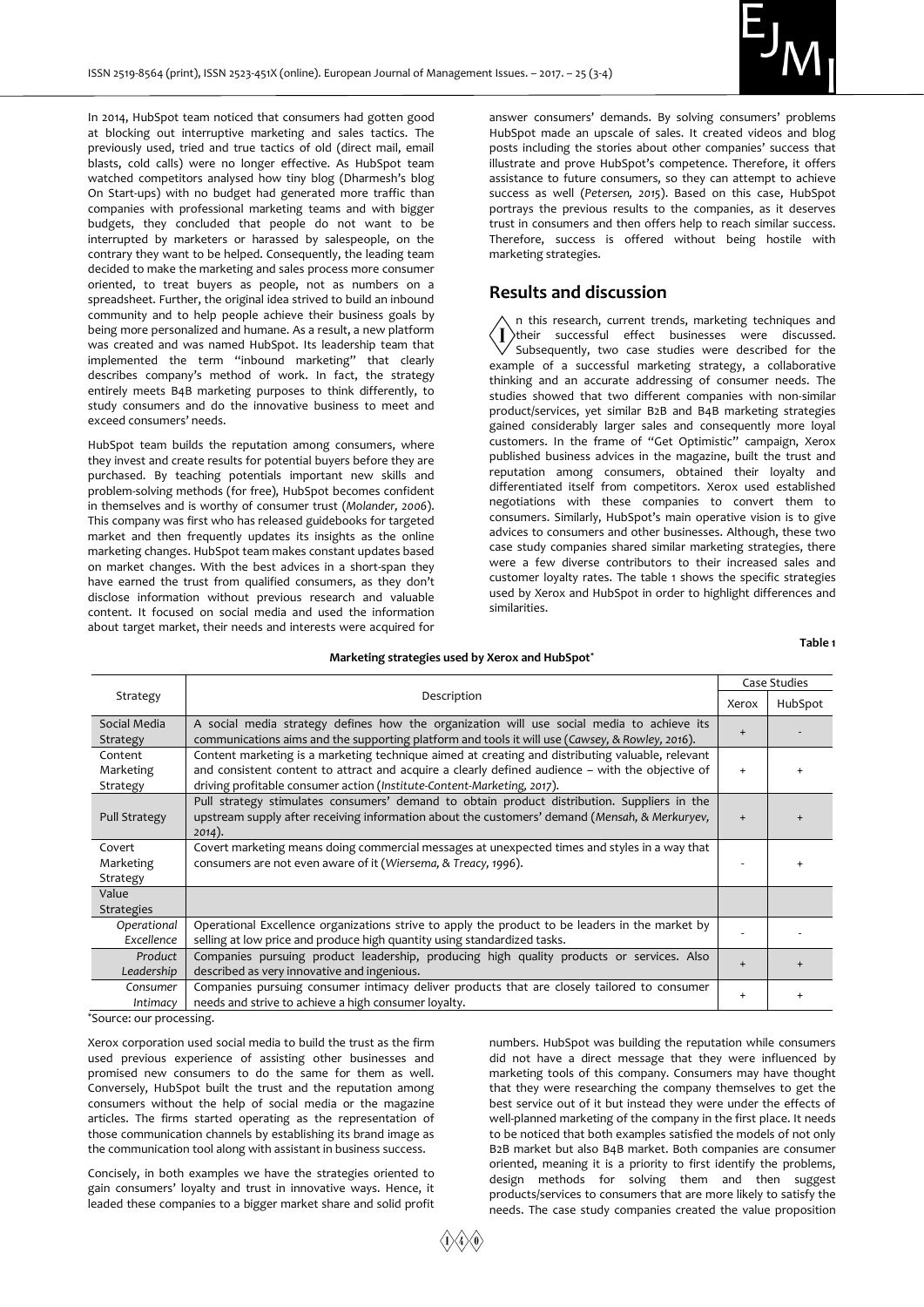

that *Kotler and Armstrong* (*2015*) describe as characterized by a unique offering from the organization to the consumer that is specifically tailored to his or her needs. As a result, Xerox and HubSpot did not just satisfy their consumers' needs and expectations but also exceeded the expectations. Both firms have gained and hold on to the solid market share by attracting new consumers through various marketing strategies, communicating effectively, constantly studying the consumers' needs and staying ahead of competitors.

#### **Conclusions**

rganizations are adopting business strategies in order to face <0 global challenges by means of the world wide web on international markets in a vaster manner as internet trends develop (*Erickson, & Rothberg, 2002*). Therefore, marketing can be an important element to do business successfully especially on B4B market, where B4B buyers are dynamically involved in the sales processes (*Möller, 2003*). According to *Akdoğan and Altuntaş* (*2015*) the insensitivity of consumers towards commercial messages is growing, so innovative marketing techniques need to be implemented which will meet consumers' needs. According to our research, merely selling the product is not enough if the companies do not adopt the extended B4B strategies as well. The mixture of both techniques enables both sales growth and higher customer loyalty when intertwined and used effectively. As a result, it can be confirmed that doing the business successfully requires companies to be present, communicate with consumers, understand and address their problems. Yet, all companies need to be flexible and adapt the marketing mix strategies to their own mission, goals and complementary business processes. Two case studies were used to determine the acceptance of the hypothesis. These cases showed us that correctly selected business marketing techniques and channels can lead to increased sales, loyal consumers and competitive strengths (tab. 2).

**Table 2** 

**The results achieved by Xerox and HubSpot\***

|                          | Xerox                                                                                                                            | HubSpot                                                                                                                                                                               |
|--------------------------|----------------------------------------------------------------------------------------------------------------------------------|---------------------------------------------------------------------------------------------------------------------------------------------------------------------------------------|
| Object of<br>Sale        | product                                                                                                                          | service                                                                                                                                                                               |
| Process                  | published<br>Xerox<br>business advices<br>in the magazine<br>instead of doing<br>advertisement of<br>product<br>its<br>directly. | HubSpot invested<br>and<br>created<br>results<br>for<br>potential buyers before<br>they were purchased.<br>Company showed to the<br>consumers quality of their<br>service in advance. |
| Final<br>results:        |                                                                                                                                  |                                                                                                                                                                                       |
| increased<br>sales       | $\ddot{}$                                                                                                                        | $\ddot{}$                                                                                                                                                                             |
| loyal<br>consumers       | $+$                                                                                                                              | $+$                                                                                                                                                                                   |
| competitive<br>strengths | $\ddot{}$                                                                                                                        | $\ddot{}$                                                                                                                                                                             |

\*Source: our processing.

Before deciding on a strategy, it is advisable for the company to define properly and clearly the mission, the vision, the market segments and the distinctiveness of the services. Then, it is crucial studying the selected market segment including buyers' and competitors', their problems, interests, strategies and based on this information defining own method to conduct business. According to (*Lloyd, 2016*), current companies need to study and to solve consumers' problems, to satisfy their needs and to go above and beyond to exceed them. This leads to gain and strengthen leading positions on the market at the time. Companies' marketing policy about choosing strategy needs to be carefully monitored and updated for long-term successful effects. This research only contains theoretical case studies and is not conclusive. It would be effective if a statistical research was

carried out on the topic of investigating the role of marketing techniques in sales processes. With the development of our theoretical concept, some issues appeared related to lack of statistical data. Field research is a necessary channel to collect trustworthy data. It would be a more conclusive and effective research if B2B and B4B approach companies are involved in research process and quantitative analysis is held.

#### **References**

- Åge, L. (2011). Business manoeuvring: a model of B2B selling processes. *Management Decision*, 49(9), 1574–1591. [doi:10.1108/00251741111173998.](https://doi.org/10.1108/00251741111173998)
- Ahmad, N. S., Musa, R., & Harun, M. H. (2015). Fifth International Conference on Marketing and Retailing (5th INCOMaR). *The Impact of Social Media Content Marketing (SMCM) towards Brand Health* (pp. 331 – 336). Procedia Economics and Finance 37 ( 2016 ).
- Akdoğan, B., & Altuntaş, M. (2015). Covert Marketing Strategy and Techniques. *11th International Strategic Management Conference 2015* (pp. 135-148). Kayseri: ELSEVIER.
- Ballantyne, D., & Aitken, R. (2007). Branding in B2B markets: insights from the service‐dominant logic of marketing. *Journal of Business & Industrial Marketing*, 22(6), 363–371. [doi:10.1108/08858620710780127.](https://doi.org/10.1108/08858620710780127)
- Baumeister, R. F., & Leary, M. R. (1997). Writing narrative literature reviews. *Review of General Psychology*, 1(3), 311–320. [doi:10.1037/1089-2680.1.3.311.](https://doi.org/10.1037/1089-2680.1.3.311)
- Borenstein, M., Hedges, L. V., Higgins, J. P. T., & Rothstein, H. R. (2009). *Introduction to meta-analysis*. New York, NY: Wiley. [doi:10.1002/9780470743386.](https://doi.org/10.1002/9780470743386)
- Bernritter, S. F., van Ooijen, I., & Müller, B. C. N. (2017). Selfpersuasion as marketing technique: the role of consumers' involvement. *European Journal of Marketing*, 51(5/6), 1075– 1090[. doi:10.1108/ejm-04-2015-0213.](https://doi.org/10.1108/ejm-04-2015-0213)
- Boaz N., Murnane J., & Nuffer K. (2010). *The basics of business-tobusiness sales success.* Retrieved from [https://www.mckinsey.com/business-functions/marketing](https://www.mckinsey.com/business-functions/marketing-and-sales/our-insights/the-)[and-sales/our-insights/the-b](https://www.mckinsey.com/business-functions/marketing-and-sales/our-insights/the-)asics-of-business-to-businesssales-success.
- Brennan, R., & Croft, R. (2012). The use of social media in B2B marketing and branding: An exploratory study. *Journal of*  Customer Behaviour, 11(2), 101-115. [doi:10.1362/147539212x13420906144552.](https://doi.org/10.1362/147539212x13420906144552)
- Brodo R. (2016). *Leading the Way Through Strategic Tension.* Retrieved from [http://www.advantexe.com/blog/leading-the](http://www.advantexe.com/blog/leading-the-way-through-strategic-tension)[way-through-strategic-tension.](http://www.advantexe.com/blog/leading-the-way-through-strategic-tension)
- Bügel, M. S., Verhoef, P. C., & Buunk, A. P. (2011). Customer intimacy and commitment to relationships with firms in five different sectors: Preliminary evidence. *Journal of Retailing and Consumer Services*, 18(4), 247–258. [doi:10.1016/j.jretconser.2010.11.005.](https://doi.org/10.1016/j.jretconser.2010.11.005)
- Calfee, J., & Ringold, D. (1988). Consumer skepticism and advertising regulation: what do the polls show? *Advances in Consumer Research*, 15.
- Cawsey, T., & Rowley, J. (2016). Social media brand building strategies in B2B companies. *Marketing Intelligence & Planning*, 34(6), 754–776[. doi:10.1108/mip-04-2015-0079.](https://doi.org/10.1108/mip-04-2015-0079)
- Christodoulides, G. (2009). Branding in the post-internet era. *Marketing Theory*, 9(1), 141–144[. doi:10.1177/1470593108100071.](https://doi.org/10.1177/1470593108100071)
- Contò, F., Fiore, M., Vrontis, D., & Silvestri, R. (2015). Innovative marketing behaviour determinants in wine SMEs: the case of an Italian wine region. *International Journal of Globalisation and Small Business*, 7(2), 107-124[. doi:10.1504/ijgsb.2015.071181.](https://doi.org/10.1504/ijgsb.2015.071181)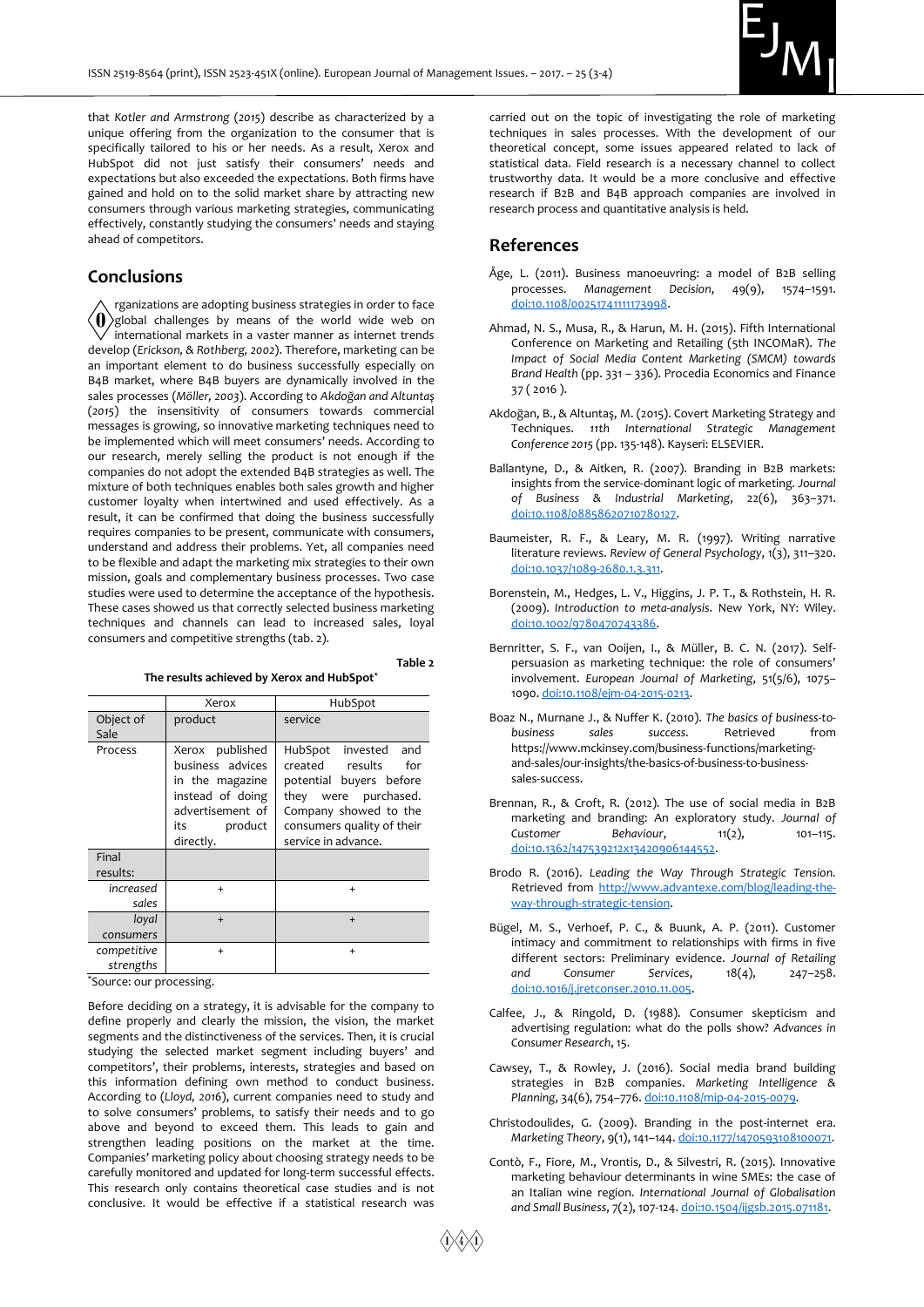

- Darke, P. R., & Ritchie, R. J. . (2007). The Defensive Consumer: Advertising Deception, Defensive Processing, and Distrust. *Journal of Marketing Research*, 44(1), 114–127. [doi:10.1509/jmkr.44.1.114.](https://doi.org/10.1509/jmkr.44.1.114)
- De Vries, W., Kasper, J., & Van Helsdingen, P. (1994). *Service Marketing*. Houten: Stenfert Kroese.
- DeSena, J. A. (2003). *The 10 Immutable Laws of Power Selling: The Key to Winning Sales, WowingCustomer & Driving Your Profits Through the Roof*. New York, NY: McGraw-Hill.
- Davidson, J. (2015, Jan. 13). *E-commerce B2B Marketing challenges*. Retrieved from B2B Marketing: https://www.b2bmarketing.net/en-gb/resources/blog/ecommerce-b2b-marketing-challenges.
- Diamond, S. (2015). *Content Marketing For Dummies.* Hoboken: Jonh Wiley & Sons, Inc.
- Dimple T., & Sujata S. (2015). Organisational buying behaviour. *International Journal of Applied Research*, 1(11), 391-393.
- Eisenhardt, K. M. (1989). Building Theories from Case Study Research. Academy of Management Review, 14(4), 532–550. [doi:10.5465/amr.1989.4308385.](https://doi.org/10.5465/amr.1989.4308385)
- Eisenhardt, K.M. (2002). Building theories from case study research. In: Huberman A.M., Miles M.B. (Eds.), The Qualitative Researchers' Companion. Thousand Oaks, CA: Sage Publications.
- Erickson, G. S., & Rothberg, H. N. (2002). B2B Internet Applications: Strategic Considerations. *Competitiveness Review*, 12(2), 57–63[. doi:10.1108/eb046442.](https://doi.org/10.1108/eb046442)
- Esmaeilpour, M., & Aram, F. (2016). Investigating the impact of viral message appeal and message credibility on consumer attitude toward the brand. *Management and Marketing, 11*(2), 470-483[. doi:10.1515/mmcks-2016-001](https://doi.org/10.1515/mmcks-2016-0010)
- Essays, UK. (2017, July 21). *Communication in Banking Sector*. Retrieved from Communication Trends In The Banking Sector Marketing **Essay:** https://www.ukessays.com/essays/marketing/communicationtrends-in-the-banking-sector-marketing-essay.php
- Fiore M., Vrontis D., Silvestri R., Contò F. (2016), Social media and societal marketing: a path for a better wine? *Journal of*  Promotion Management, 22(2), 268-279. [doi:10.1080/10496491.2016.1121755](https://doi.org/10.1080/10496491.2016.1121755)
- Formentini, M., & Romano, P. (2016). Towards supply chain collaboration in B2B pricing. *International Journal of Operations & Production Management*, 36(7), 734–756. [doi:10.1108/ijopm-03-2015-0124.](https://doi.org/10.1108/ijopm-03-2015-0124)
- Fuchs, C., & Schreier, M. (2010). Customer Empowerment in New Product Development\*. *Journal of Product Innovation*  Management, 28(1), 17-32. [doi:10.1111/j.1540-](https://doi.org/10.1111/j.1540-5885.2010.00778.x) [5885.2010.00778.x.](https://doi.org/10.1111/j.1540-5885.2010.00778.x)
- Garrigos‐Simon, F. J., Lapiedra Alcamí, R., & Barberá Ribera, T. (2012). Social networks and Web 3.0: their impact on the management and marketing of organizations. *Management Decision*, 50(10), 1880–1890[. doi:10.1108/00251741211279657.](https://doi.org/10.1108/00251741211279657)
- Golfetto, F., & Gibbert, M. (2006). Marketing competencies and the sources of customer value in business markets. *Industrial Marketing Management*, 35(8), 904–912. [doi:10.1016/j.indmarman.2006.06.007.](https://doi.org/10.1016/j.indmarman.2006.06.007)
- Gong, T., Choi, J. N., & Murdy, S. (2016). Does Customer Value Creation Behavior Drive Customer Well-being? *Social Behavior and Personality: An International Journal*, 44(1), 59–75. [doi:10.2224/sbp.2016.44.1.59.](https://doi.org/10.2224/sbp.2016.44.1.59)
- Haberberg, A., & Rieple A. (2008). *Strategic Management: Theory and Application*. New York, NY: Oxford University Press, Inc.
- Institute-Content-Marketing. (2017, December 1). Retrieved from http://contentmarketinginstitute.com/what-is-contentmarketing/
- Kaikati, A. M., & Kaikati, J. G. (2004). Stealth Marketing: How to Reach Consumers Surreptitiously. *California Management Review*, 46(4), 6–22[. doi:10.2307/41166272.](https://doi.org/10.2307/41166272)
- Kaplan, R. S., & Norton, D. P. (2004). *Strategy Maps: Converting Intangible Assets Into Tangible Outcomes*. Boston, MA: Harvard Business School Publishing Corporation.
- Klein, C. (2014, December 7). *Xerox gets \$1 billion due to "Optimism".* Retrieved from McGill Digital: https://mcgilldigital.wordpress.com/2014/12/07/xerox-gets-1 billion-due-to-optimistism/
- Kotler, P., & Armstrong, G. (2015). *Principles of Marketing*. Harlow: Pearson.

Lewis, B. (1988). *Customer Service Survey*. UK.

- Lewis, B. R. (1991). Service quality: An international comparison of bank customers' expectations and perceptions. *Journal of Marketing Management*, 7(1), 47-62. [doi:10.1080/0267257x.1991.9964139.](https://doi.org/10.1080/0267257x.1991.9964139)
- Lewis, R.C. & Booms, B.H. (1983). The Marketing Aspects of Service Quality. *Emerging Perspectives on Services Marketing*, American Marketing Association Chicago, 99-104.
- Lloyd, T. (2016, September 28). *Emotive Brand*. Retrieved from Moving from B2B to B4B: A New Code for B2B Brands: https://www.emotivebrand.com/moving-from-b2b-to-b4b-anew-code-for-b2b-brands/
- Marshal, S. (2015). 5 digital marketing trends in banking for 2016. *Torchlite Digital Marketing*.
- McLaren M. (2016). *Inside Customer Success: HubSpot*. Retrieved from business2community.com: https://www.business2community.com/expertinterviews/inside-customer-success-hubspot-01649420.
- Mensah, P., & Merkuryev, Y. (2014). Developing a Resilient Supply Chain. *Procedia - Social and Behavioral Sciences*, 110, 309–319. [doi:10.1016/j.sbspro.2013.12.875.](https://doi.org/10.1016/j.sbspro.2013.12.875)
- Merz, M. A., Zarantonello, L., & Grappi, S. (2017). How valuable are your customers in the brand value co-creation process? The development of a Customer Co-Creation Value (CCCV) scale. *Journal of Business Research*, 82, 79–89. [doi:10.1016/j.jbusres.2017.08.018.](https://doi.org/10.1016/j.jbusres.2017.08.018)
- Miller, K. (2013). *Content marketing for non profits: A communications map for engaging your community, becoming a favorite cause and raising more money.* SA: John Wiley & Sons.
- Molander, J. (2006). *The untold story: How HubSpot grew sales 1,193% in 3 years*. Retrieved from MakeSocialMediaSell.com: https://www.makesocialmediasell.com/social-media-salesexamples/
- Möller, K., & Törröen, P. (2003). Business suppliers' value creation potential. *Industrial Marketing Management*, 32(2), 109-118. doi:10.1016/s0019-8501(02)00225-0
- Monger, B. (2014). *Is Marketing the Same as Selling?* Retrieved from [https://www.compukol.com/is-marketing-the-same-as](https://www.compukol.com/is-marketing-the-same-as-selling/)[selling/](https://www.compukol.com/is-marketing-the-same-as-selling/)
- Needles, A. B. (2011). *Balancing the Demand Equation: The Elements of a Successful, Modern B2B Demand Generation Model*. Danville, California: New Year Publishing.
- Obermiller, C., & Spangenberg, E. R. (1998). Development of a Scale to Measure Consumer Skepticism Toward Advertising. *Journal of Consumer Psychology*, 7(2), 159–186. [doi:10.1207/s15327663jcp0702\\_03.](https://doi.org/10.1207/s15327663jcp0702_03)